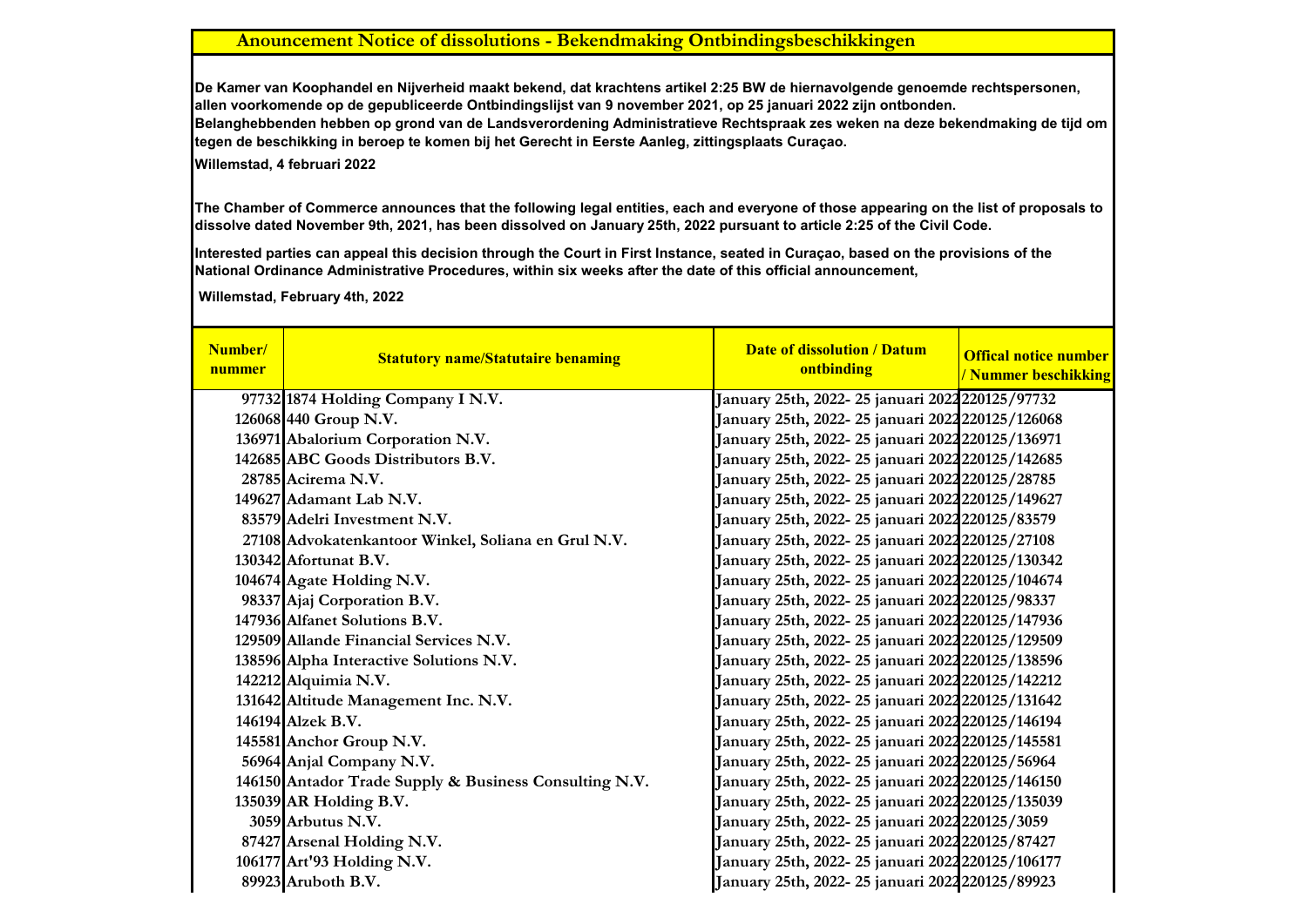| Number/<br>nummer | <b>Statutory name/Statutaire benaming</b>      | <b>Date of dissolution / Datum</b><br>ontbinding         | <b>Offical notice number</b><br>/ Nummer beschikking |
|-------------------|------------------------------------------------|----------------------------------------------------------|------------------------------------------------------|
|                   | 17433 Ashoka N.V.                              | January 25th, 2022- 25 januari 2022 220125/17433         |                                                      |
|                   | 147811 Astra Gaming N.V.                       | January 25th, 2022-25 januari 2022 220125/147811         |                                                      |
|                   | 78473 B.J. Textile Holding N.V.                | January 25th, 2022- 25 januari 2022 220125/78473         |                                                      |
|                   | $15735$ B.S. Holding N.V.                      | January 25th, 2022-25 januari 2022 220125/15735          |                                                      |
|                   | 47060 Baby Bike N.V.                           | January 25th, 2022- 25 januari 2022 220125/47060         |                                                      |
|                   | 70811 Bakta Holding N.V.                       | January 25th, 2022-25 januari 2022 220125/70811          |                                                      |
|                   | 95916 Balamani Corporation N.V.                | January 25th, 2022- 25 januari 2022 220125/95916         |                                                      |
|                   | 149102 Barbooth B.V.                           | January 25th, 2022-25 januari 2022 220125/149102         |                                                      |
|                   | 68014 Baslow Corporation N.V.                  | January 25th, 2022- 25 januari 2022 220125/68014         |                                                      |
|                   | 69062 Beleggingsmaatschappij Lyla Marie N.V.   | January 25th, 2022- 25 januari 2022 220125/69062         |                                                      |
|                   | 69049 Beleggingsmaatschappij Mischa N.V.       | January 25th, 2022- 25 januari 2022 220125/69049         |                                                      |
|                   | 50097 Bellinghamdale Corporation N.V.          | January 25th, 2022- 25 januari 2022 220125/50097         |                                                      |
|                   | 144209 Beluga N.V.                             | January 25th, 2022-25 januari 2022 220125/144209         |                                                      |
|                   | 45868 Bengara Enterprises N.V.                 | January 25th, 2022- 25 januari 2022 <b>2</b> 20125/45868 |                                                      |
|                   | 149847 Bestyolo B.V.                           | January 25th, 2022-25 januari 2022 220125/149847         |                                                      |
|                   | 143537 Betomania Services B.V.                 | January 25th, 2022-25 januari 2022 220125/143537         |                                                      |
|                   | 55454 Bico Corporation N.V.                    | January 25th, 2022- 25 januari 2022 220125/55454         |                                                      |
|                   | 131208 Bigboss Trader B.V.                     | January 25th, 2022-25 januari 2022 220125/131208         |                                                      |
|                   | 150302 BILMED N.V.                             | January 25th, 2022-25 januari 2022 220125/150302         |                                                      |
|                   | 86025 Binns Company N.V.                       | January 25th, 2022- 25 januari 2022 220125/86025         |                                                      |
|                   | 108094 BIOeCON Curaçao N.V.                    | January 25th, 2022- 25 januari 2022 220125/108094        |                                                      |
|                   | 82786 BIOeCON International Holding N.V.       | January 25th, 2022- 25 januari 2022 220125/82786         |                                                      |
|                   | 145254 Bitwin Group B.V.                       | January 25th, 2022-25 januari 2022 220125/145254         |                                                      |
|                   | 135787 Black Swan N.V.                         | January 25th, 2022-25 januari 2022 220125/135787         |                                                      |
|                   | 17659 Blackfriares Investments N.V.            | January 25th, 2022- 25 januari 2022 <b>2</b> 20125/17659 |                                                      |
|                   | 91089 Blackridge Company N.V.                  | January 25th, 2022- 25 januari 2022 <b>2</b> 20125/91089 |                                                      |
|                   | 98658 Border Holdings N.V.                     | January 25th, 2022- 25 januari 2022 <b>2</b> 20125/98658 |                                                      |
|                   | 41621 Boydton Corporation N.V.                 | January 25th, 2022- 25 januari 2022 220125/41621         |                                                      |
|                   | 136076 BP Financing B.V.                       | January 25th, 2022-25 januari 2022 220125/136076         |                                                      |
|                   | 124323 Braven International N.V.               | January 25th, 2022-25 januari 2022 220125/124323         |                                                      |
|                   | 102350 Bretton Highlands N.V.                  | January 25th, 2022- 25 januari 2022 220125/102350        |                                                      |
|                   | 146309 Bridgetown Capital B.V.                 | January 25th, 2022-25 januari 2022 220125/146309         |                                                      |
|                   | 146310 Bridgetown Holding B.V.                 | January 25th, 2022-25 januari 2022 220125/146310         |                                                      |
|                   | 47013 Brightlight Films and Entertainment N.V. | January 25th, 2022- 25 januari 2022 220125/47013         |                                                      |
|                   | 137349 Brillantium GP N.V.                     | January 25th, 2022-25 januari 2022 220125/137349         |                                                      |
|                   | 122741 Bro Caribbean N.V.                      | January 25th, 2022-25 januari 2022 220125/122741         |                                                      |
|                   | 134543 Camelot Global Investment Limited N.V.  | January 25th, 2022-25 januari 2022 220125/134543         |                                                      |
|                   | 94074 Canlondon Design N.V.                    | January 25th, 2022-25 januari 2022220125/94074           |                                                      |
|                   | 92040 Cape Capital Holding N.V.                | January 25th, 2022- 25 januari 2022 220125/92040         |                                                      |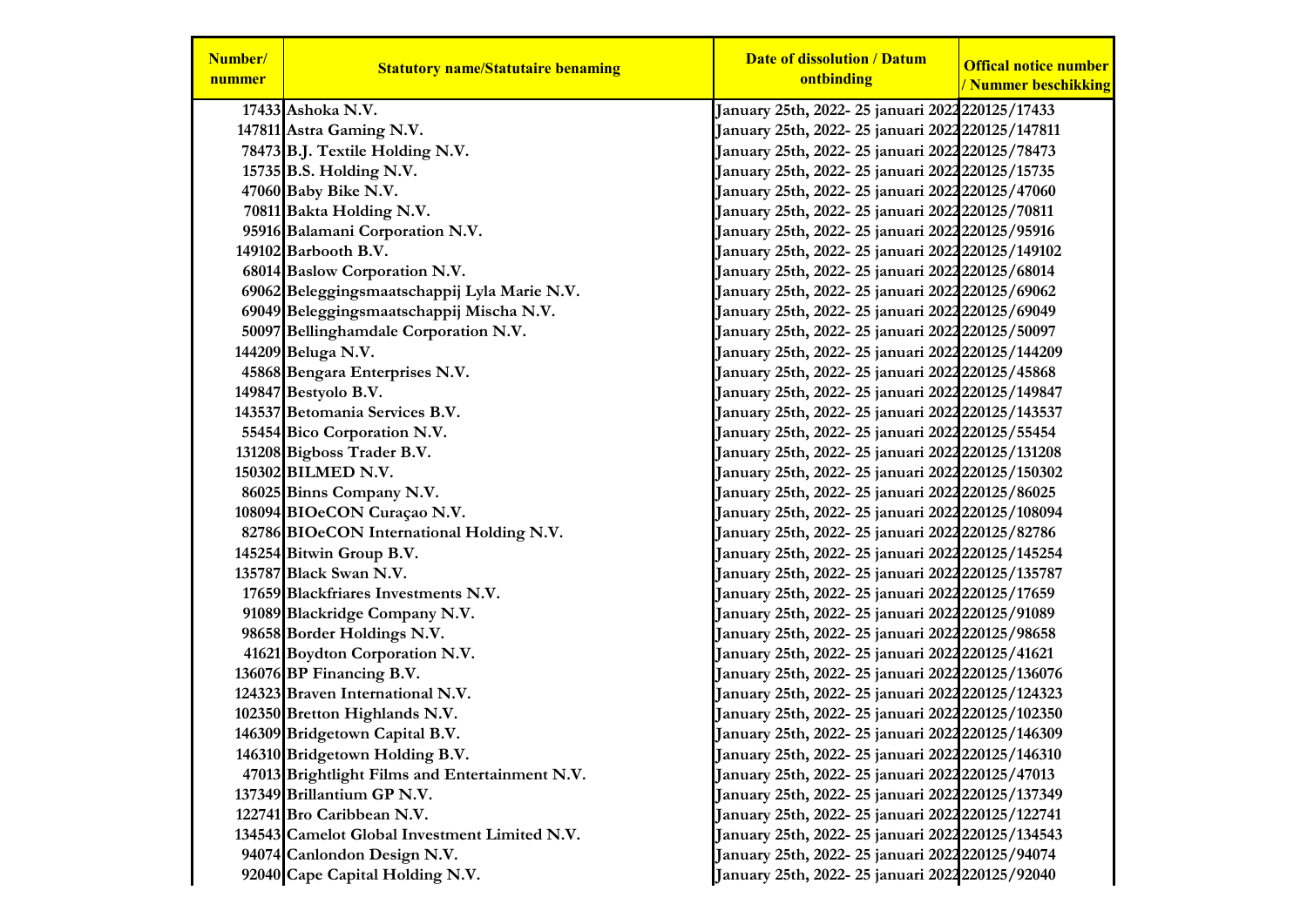| Number/<br>nummer | <b>Statutory name/Statutaire benaming</b>                                                                          | <b>Date of dissolution / Datum</b><br>ontbinding  | <b>Offical notice number</b><br>/ Nummer beschikking |
|-------------------|--------------------------------------------------------------------------------------------------------------------|---------------------------------------------------|------------------------------------------------------|
|                   | 88183 Caranza Company N.V.                                                                                         | January 25th, 2022-25 januari 2022220125/88183    |                                                      |
|                   | 136623 Caribbean Precious Metals B.V.                                                                              | January 25th, 2022-25 januari 2022 220125/136623  |                                                      |
|                   | 60707 Casandra International N.V.                                                                                  | January 25th, 2022- 25 januari 2022220125/60707   |                                                      |
|                   | 99465 Casino-for-me Holding Ltd. N.V.                                                                              | January 25th, 2022- 25 januari 2022 220125/99465  |                                                      |
|                   | 132991 Castiza Holding N.V.                                                                                        | January 25th, 2022-25 januari 2022 220125/132991  |                                                      |
|                   | 61500 Cemile Enterprises N.V.                                                                                      | January 25th, 2022-25 januari 2022 220125/61500   |                                                      |
|                   | 75918 Centimo Holding N.V.                                                                                         | January 25th, 2022- 25 januari 2022 220125/75918  |                                                      |
|                   | 102984 Charlestown Holdings N.V.                                                                                   | January 25th, 2022- 25 januari 2022 220125/102984 |                                                      |
|                   | 146152 Chemical Solutions Holding B.V.                                                                             | January 25th, 2022- 25 januari 2022 220125/146152 |                                                      |
|                   | 96929 Chuard Investments B.V.                                                                                      | January 25th, 2022- 25 januari 2022 220125/96929  |                                                      |
|                   | 80678 Chuard Investments N.V.                                                                                      | January 25th, 2022-25 januari 2022 220125/80678   |                                                      |
|                   | 125709 C-Hub Solutions B.V.                                                                                        | January 25th, 2022-25 januari 2022 220125/125709  |                                                      |
|                   | 93125 Circe Holding N.V.                                                                                           | January 25th, 2022-25 januari 2022 220125/93125   |                                                      |
|                   | 77880 Claudino N.V.                                                                                                | January 25th, 2022-25 januari 2022 220125/77880   |                                                      |
|                   | 147247 Clickplaygaming N.V.                                                                                        | January 25th, 2022- 25 januari 2022 220125/147247 |                                                      |
|                   | 78617 Cloverband Corporation N.V.                                                                                  | January 25th, 2022-25 januari 2022 220125/78617   |                                                      |
|                   | 104267 CNRG Holding N.V.                                                                                           | January 25th, 2022- 25 januari 2022 220125/104267 |                                                      |
|                   | 72957 Cocker Investments N.V.                                                                                      | January 25th, 2022- 25 januari 2022 220125/72957  |                                                      |
|                   | 70919 Codalac N.V.                                                                                                 | January 25th, 2022- 25 januari 2022 220125/70919  |                                                      |
|                   | 93270 Colisdene Investments B.V.                                                                                   | January 25th, 2022- 25 januari 2022 220125/93270  |                                                      |
|                   | 60960 Comet Pictures N.V.                                                                                          | January 25th, 2022- 25 januari 2022 220125/60960  |                                                      |
|                   | 138257 Condor Curaçao N.V.                                                                                         | January 25th, 2022-25 januari 2022 220125/138257  |                                                      |
|                   | 143625 Conseptmedia B.V.                                                                                           | January 25th, 2022- 25 januari 2022 220125/143625 |                                                      |
|                   | 142817 Constructora RB 21 B.V.                                                                                     | January 25th, 2022- 25 januari 2022 220125/142817 |                                                      |
|                   | 136716 Contractor of International Projects and Procurements N.V. January 25th, 2022-25 januari 2022 220125/136716 |                                                   |                                                      |
|                   | 50446 Cordes Investments N.V.                                                                                      | January 25th, 2022- 25 januari 2022 220125/50446  |                                                      |
|                   | 75915 Corelink International N.V.                                                                                  | January 25th, 2022- 25 januari 2022 220125/75915  |                                                      |
|                   | 138971 Cosmopolitan Entertainment Limited N.V.                                                                     | January 25th, 2022- 25 januari 2022 220125/138971 |                                                      |
|                   | 123770 Creative Central N.V.                                                                                       | January 25th, 2022- 25 januari 2022 220125/123770 |                                                      |
|                   | 93288 Crossens Investments B.V.                                                                                    | January 25th, 2022- 25 januari 2022 220125/93288  |                                                      |
|                   | 146153 Curaçao Chemical Solutions B.V.                                                                             | January 25th, 2022-25 januari 2022 220125/146153  |                                                      |
|                   | 7711 Curlew Point N.V.                                                                                             | January 25th, 2022-25 januari 2022 220125/7711    |                                                      |
|                   | 14675 Curve N.V.                                                                                                   | January 25th, 2022- 25 januari 2022 220125/14675  |                                                      |
|                   | 86849 Cyber Palms N.V.                                                                                             | January 25th, 2022- 25 januari 2022 220125/86849  |                                                      |
|                   | 80971 Damiana Corporation N.V.                                                                                     | January 25th, 2022-25 januari 2022 220125/80971   |                                                      |
|                   | Databank Informatie Centrum/divestment & Investment                                                                |                                                   |                                                      |
|                   | 80413 Consultants Antilles N.V.                                                                                    | January 25th, 2022-25 januari 2022 220125/80413   |                                                      |
|                   | 125527 Dauccom N.V.                                                                                                | January 25th, 2022-25 januari 2022 220125/125527  |                                                      |
|                   | 86665 Davies Corporation N.V.                                                                                      | January 25th, 2022-25 januari 2022 220125/86665   |                                                      |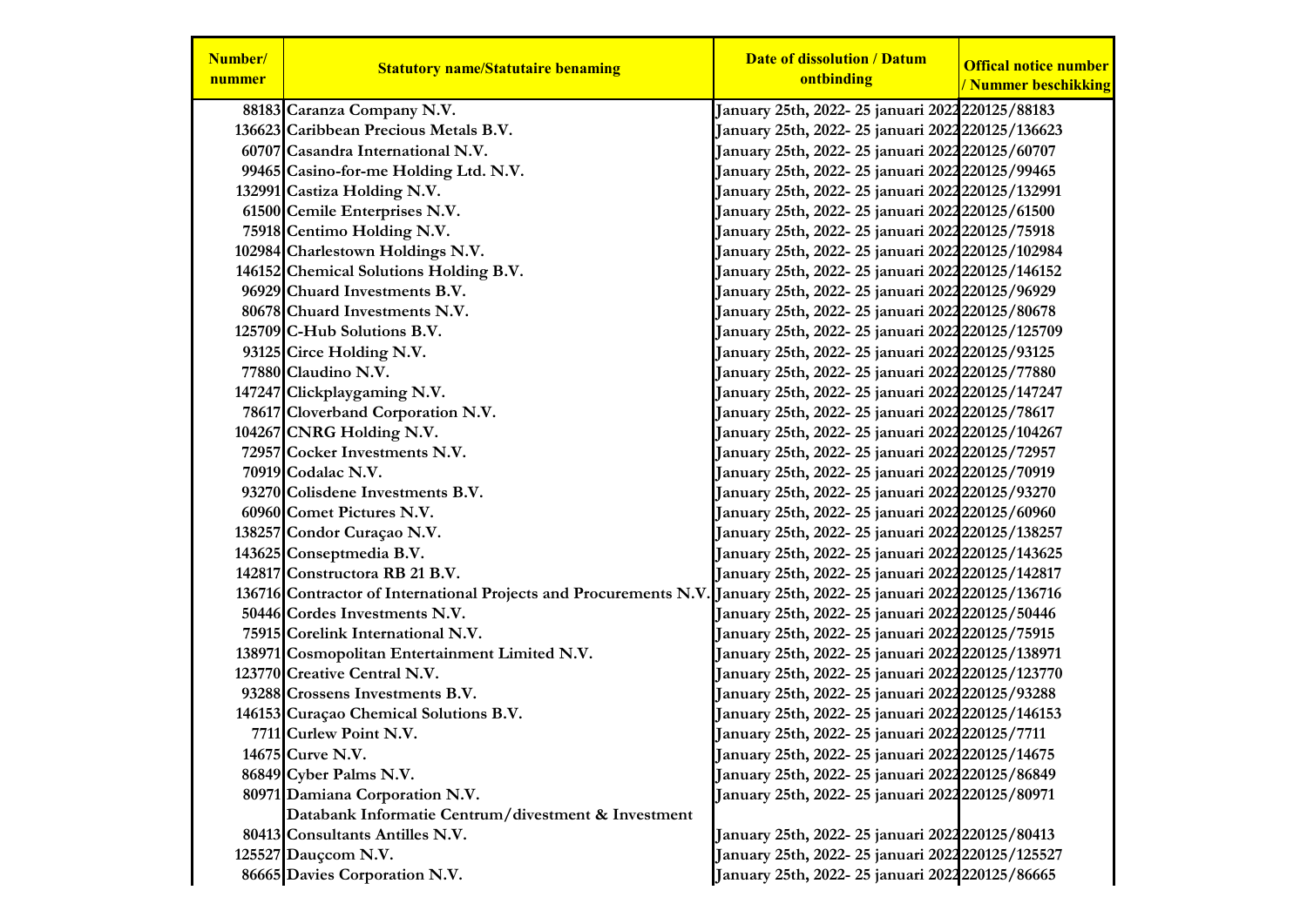| Number/<br>nummer | <b>Statutory name/Statutaire benaming</b>    | <b>Date of dissolution / Datum</b><br>ontbinding               | <b>Offical notice number</b> |
|-------------------|----------------------------------------------|----------------------------------------------------------------|------------------------------|
|                   |                                              |                                                                | / Nummer beschikking         |
|                   | 93894 Deansfield Company B.V.                | January 25th, 2022- 25 januari 2022220125/93894                |                              |
|                   | 150509 Diamond Group B.V.                    | January 25th, 2022- 25 januari 2022 220125/150509              |                              |
|                   | 95283 Dinrogrer N.V.                         | January 25th, 2022- 25 januari 2022 220125/95283               |                              |
|                   | 80461 Dobblegain N.V.                        | January 25th, 2022- 25 januari 2022 220125/80461               |                              |
|                   | 49101 Dolfinance N.V.                        | January 25th, 2022- 25 januari 2022 220125/49101               |                              |
|                   | 32026 Drisely Company N.V.                   | January 25th, 2022- 25 januari 2022 220125/32026               |                              |
|                   | 132238 DST Services N.V.                     | January 25th, 2022- 25 januari 2022 220125/132238              |                              |
|                   | 93289 Dunnock Investments B.V.               | January 25th, 2022- 25 januari 2022 220125/93289               |                              |
|                   | 86028 Dynamic Stream N.V.                    | January 25th, 2022- 25 januari 2022 220125/86028               |                              |
|                   | 140711 Early Bird Academy B.V.               | January 25th, 2022- 25 januari 2022 220125/140711              |                              |
|                   | 146298 Ecotelecom N.V.                       | January 25th, 2022- 25 januari 2022 220125/146298              |                              |
|                   | 89932 Edgehill Investments B.V.              | January 25th, 2022- 25 januari 2022 <b>2</b> 20125/89932       |                              |
|                   | 82939 Effeffge N.V.                          | January 25th, 2022- 25 januari 2022 <b>2</b> 20125/82939       |                              |
|                   | 142944 Efusoft N.V.                          | January 25th, 2022- 25 januari 2022 220125/142944              |                              |
|                   | 144509 Egea Liability Unlimited Company B.V. | January 25th, 2022- 25 januari 2022 220125/144509              |                              |
|                   | 142323 EGL N.V.                              | January 25th, 2022- 25 januari 2022 220125/142323              |                              |
|                   | 131790 EGSS Entertainment B.V.               | January 25th, 2022-25 januari 2022 220125/131790               |                              |
|                   | 143280 Eitu Global N.V.                      | January 25th, 2022- 25 januari 2022 220125/143280              |                              |
|                   | 143656 Ejad Tech Ltd B.V.                    | January 25th, 2022- 25 januari 2022 220125/143656              |                              |
|                   | 83719 ELM.COM N.V.                           | January 25th, 2022- 25 januari 2022 <b>2</b> 20125/83719       |                              |
|                   | 142609 Erniyova N.V.                         | January 25th, 2022-25 januari 2022 220125/142609               |                              |
|                   | 135662 ESport N.V.                           | January 25th, 2022- 25 januari 2022 220125/135662              |                              |
|                   | 128409 E-Tech Entertainment N.V.             | January 25th, 2022- 25 januari 2022 220125/128409              |                              |
|                   | 140650 Ezone Entertainment N.V               | January 25th, 2022- 25 januari 2022 220125/140650              |                              |
|                   | 128424 FAENA Constructions B.V.              | January 25th, 2022-25 januari 2022 220125/128424               |                              |
|                   | 49367 Fantail Corporation N.V.               | January 25th, 2022-25 januari 2022220125/49367                 |                              |
|                   | 121085 Fashion Blend B.V.                    | January 25th, 2022- 25 januari 2022 220125/121085              |                              |
|                   | 144210 Favori International N.V.             | January 25th, 2022- 25 januari 2022 220125/144210              |                              |
|                   | 28201 Featherlite N.V.                       | January 25th, 2022- 25 januari 2022 <mark>220125/28201</mark>  |                              |
|                   | 74237 Fiducorp Caribbean N.V.                | January 25th, 2022- 25 januari 2022220125/74237                |                              |
|                   | 132826 Finhold Investment B.V.               | January 25th, 2022- 25 januari 2022 220125/132826              |                              |
|                   | 124714 First Excelsior Limited B.V.          | January 25th, 2022- 25 januari 2022 <mark>220125/124714</mark> |                              |
|                   | 76749 First Grand Gaming N.V.                | January 25th, 2022-25 januari 2022 220125/76749                |                              |
|                   | 105389 First Grand Technology N.V.           | January 25th, 2022-25 januari 2022 220125/105389               |                              |
|                   | 141148 Flamingo International Telecom N.V.   | January 25th, 2022- 25 januari 2022 220125/141148              |                              |
|                   | 143431 Flinch B.V.                           | January 25th, 2022- 25 januari 2022 220125/143431              |                              |
|                   | 86101 Forefield Investments N.V.             | January 25th, 2022- 25 januari 2022 220125/86101               |                              |
|                   | 13008 Fortissimo Investments N.V.            | January 25th, 2022-25 januari 2022 220125/13008                |                              |
|                   | 81571 FortyTwo Holdings N.V.                 | January 25th, 2022-25 januari 2022 220125/81571                |                              |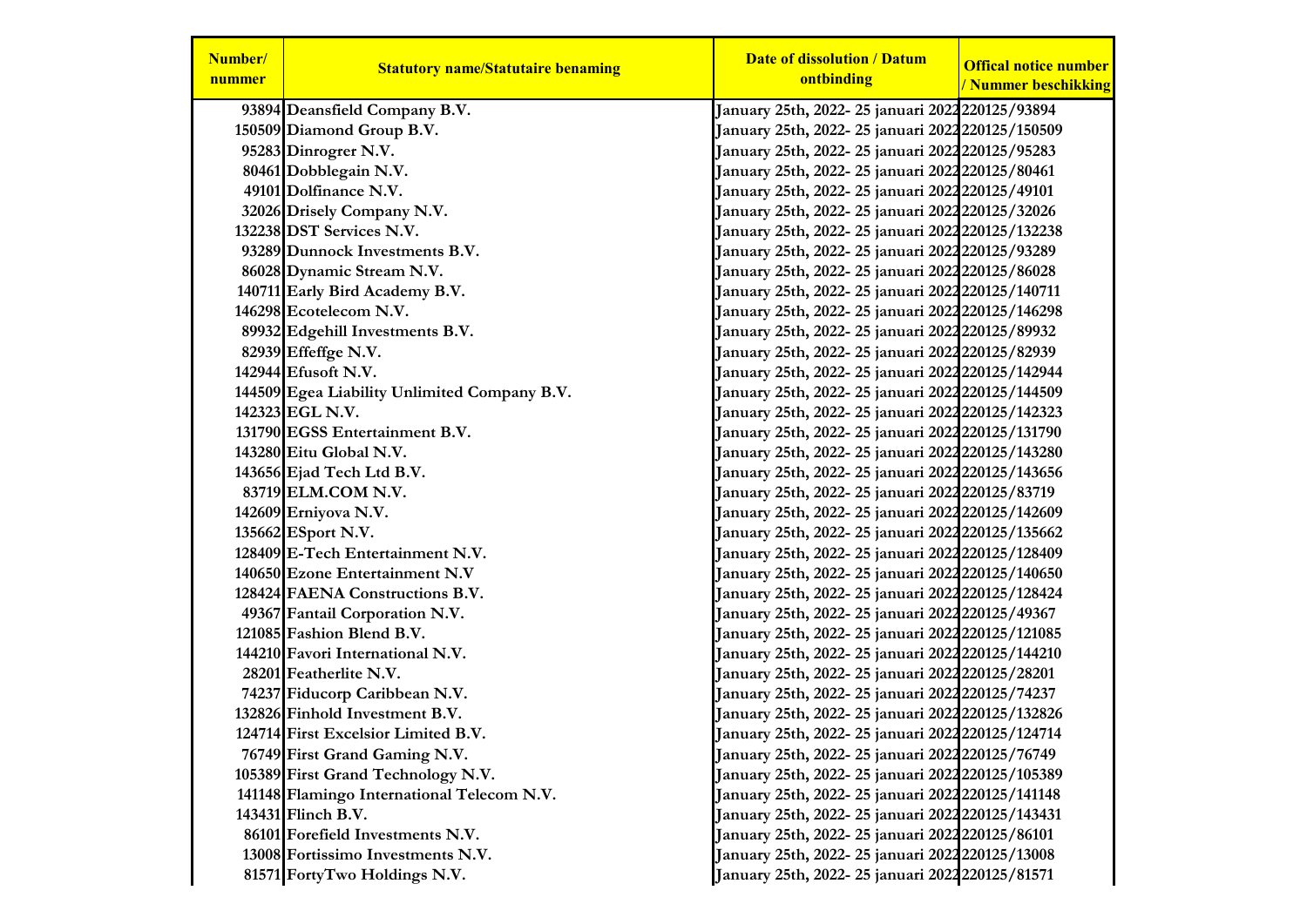| Number/<br>nummer | <b>Statutory name/Statutaire benaming</b>     | <b>Date of dissolution / Datum</b><br>ontbinding | <b>Offical notice number</b><br>/ Nummer beschikking |
|-------------------|-----------------------------------------------|--------------------------------------------------|------------------------------------------------------|
|                   | 150408 Forwarder N.V.                         | January 25th, 2022-25 januari 2022 220125/150408 |                                                      |
|                   | 73525 Foudraine International N.V.            | January 25th, 2022- 25 januari 2022 220125/73525 |                                                      |
|                   | 38182 Foxpath Investments N.V.                | January 25th, 2022- 25 januari 2022 220125/38182 |                                                      |
|                   | 34775 Fred Kelly N.V.                         | January 25th, 2022-25 januari 2022 220125/34775  |                                                      |
|                   | 144824 FSB Lottery Investments (Curaçao) B.V. | January 25th, 2022-25 januari 2022 220125/144824 |                                                      |
|                   | 120686 Funchal Rent A Car B.V.                | January 25th, 2022-25 januari 2022 220125/120686 |                                                      |
|                   | 142491 Galerna Galega B.V.                    | January 25th, 2022-25 januari 2022 220125/142491 |                                                      |
|                   | 140774 Gaming International N.V.              | January 25th, 2022-25 januari 2022 220125/140774 |                                                      |
|                   | 79941 Garbanzo Corporation N.V.               | January 25th, 2022-25 januari 2022 220125/79941  |                                                      |
|                   | 145030 Gelot-Management B.V.                  | January 25th, 2022-25 januari 2022 220125/145030 |                                                      |
|                   | 144716 Gelt Entertainment B.V.                | January 25th, 2022-25 januari 2022 220125/144716 |                                                      |
|                   | 17365 Gereva Investment Corporation N.V.      | January 25th, 2022-25 januari 2022 220125/17365  |                                                      |
|                   | 63852 Geverik N.V.                            | January 25th, 2022-25 januari 2022 220125/63852  |                                                      |
|                   | 86020 Gilderdale Corporation N.V.             | January 25th, 2022- 25 januari 2022 220125/86020 |                                                      |
|                   | 147703 GLG Trust B.V.                         | January 25th, 2022-25 januari 2022 220125/147703 |                                                      |
|                   | 85534 GLS Holding N.V.                        | January 25th, 2022-25 januari 2022 220125/85534  |                                                      |
|                   | 142386 Gold Solutions B.V.                    | January 25th, 2022-25 januari 2022 220125/142386 |                                                      |
|                   | 145993 Gold-Tip B.V.                          | January 25th, 2022-25 januari 2022 220125/145993 |                                                      |
|                   | 130945 Gonaca Holdings N.V.                   | January 25th, 2022-25 januari 2022 220125/130945 |                                                      |
|                   | 137711 Grand Royal Tourism B.V.               | January 25th, 2022-25 januari 2022 220125/137711 |                                                      |
|                   | 149558 Grand Trading B.V.                     | January 25th, 2022-25 januari 2022 220125/149558 |                                                      |
|                   | 129806 Graphene Corp B.V.                     | January 25th, 2022-25 januari 2022 220125/129806 |                                                      |
|                   | 149626 Green Bas N.V.                         | January 25th, 2022-25 januari 2022 220125/149626 |                                                      |
|                   | 10620 Green Silo Construction N.V.            | January 25th, 2022- 25 januari 2022 220125/10620 |                                                      |
|                   | 89927 Greenford Investments B.V.              | January 25th, 2022-25 januari 2022220125/89927   |                                                      |
|                   | 124814 Grote Berg Investments N.V.            | January 25th, 2022-25 januari 2022 220125/124814 |                                                      |
|                   | 123249 Grupo Maxiar N.V.                      | January 25th, 2022-25 januari 2022 220125/123249 |                                                      |
|                   | 146962 Grupo Super N.V.                       | January 25th, 2022-25 januari 2022 220125/146962 |                                                      |
|                   | 119840 Guinder's Corporation N.V.             | January 25th, 2022-25 januari 2022 220125/119840 |                                                      |
|                   | 79072 Haag Invest N.V.                        | January 25th, 2022-25 januari 2022 220125/79072  |                                                      |
|                   | 43969 Hartsdale N.V.                          | January 25th, 2022- 25 januari 2022 220125/43969 |                                                      |
|                   | 123122 Hatton Corporation N.V.                | January 25th, 2022-25 januari 2022 220125/123122 |                                                      |
|                   | 37261 HBI Incorporated N.V.                   | January 25th, 2022-25 januari 2022 220125/37261  |                                                      |
|                   | 97917 Hikockle Corporation N.V.               | January 25th, 2022-25 januari 2022 220125/97917  |                                                      |
|                   | 86103 Hollingbourne N.V.                      | January 25th, 2022-25 januari 2022 220125/86103  |                                                      |
|                   | 72961 Honfleur Investments N.V.               | January 25th, 2022-25 januari 2022 220125/72961  |                                                      |
|                   | 89929 Horringford Company B.V.                | January 25th, 2022-25 januari 2022 220125/89929  |                                                      |
|                   | 60128 I.F.C. Financial Corporation N.V.       | January 25th, 2022-25 januari 2022 220125/60128  |                                                      |
|                   | 143137 Icesoft N.V.                           | January 25th, 2022-25 januari 2022 220125/143137 |                                                      |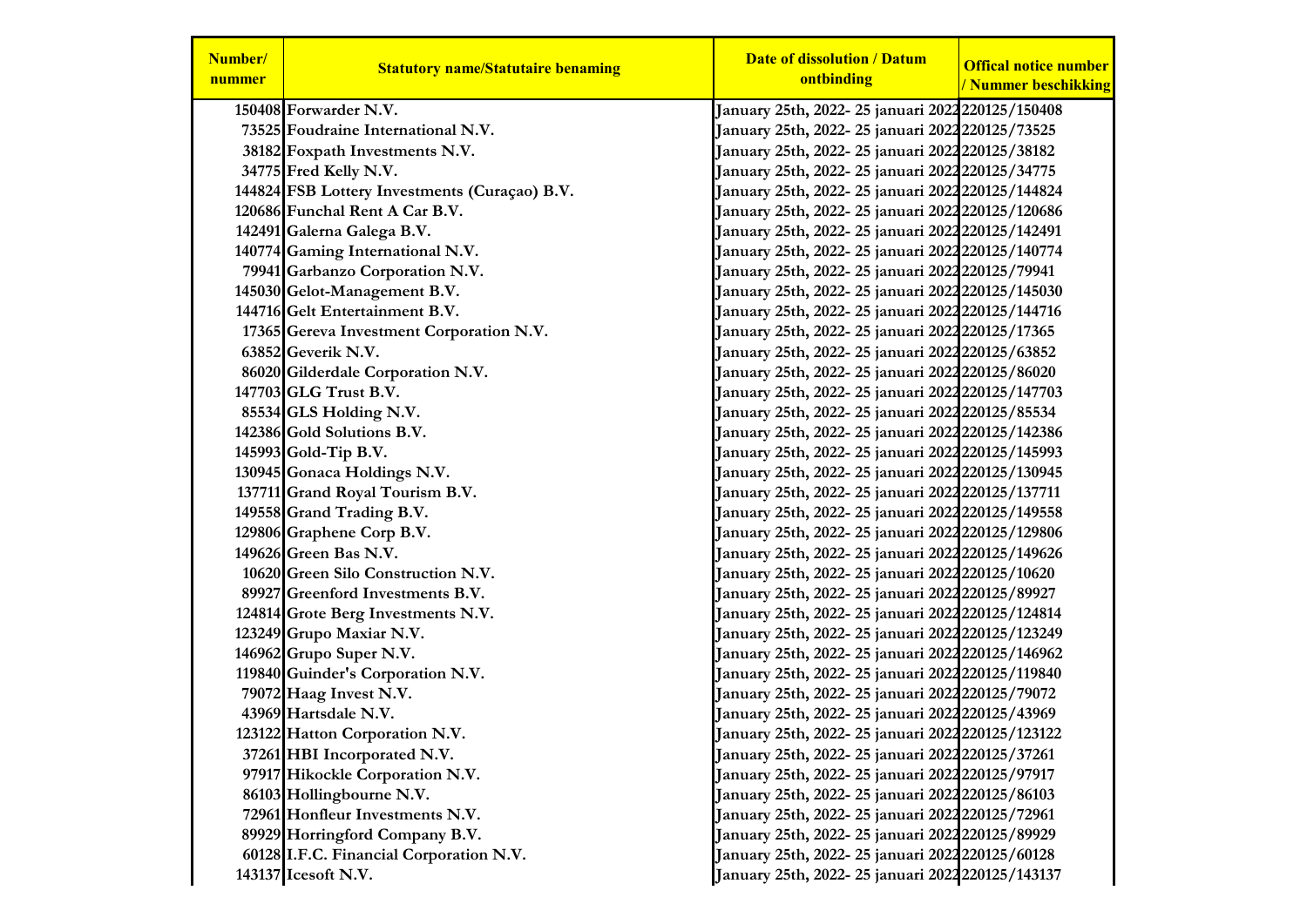| Number/<br>nummer | <b>Statutory name/Statutaire benaming</b>                   | <b>Date of dissolution / Datum</b><br>ontbinding         | <b>Offical notice number</b><br>/ Nummer beschikking |
|-------------------|-------------------------------------------------------------|----------------------------------------------------------|------------------------------------------------------|
|                   | 143634 iGaming Network N.V.                                 | January 25th, 2022-25 januari 2022 220125/143634         |                                                      |
|                   | 128980 Igro Technologies N.V.                               | January 25th, 2022-25 januari 2022 220125/128980         |                                                      |
|                   | 79916 IKT Holding N.V.                                      | January 25th, 2022- 25 januari 2022 220125/79916         |                                                      |
|                   | 84565 Ilonka Investments N.V.                               | January 25th, 2022- 25 januari 2022 220125/84565         |                                                      |
|                   | 141880 InterMesh N.V.                                       | January 25th, 2022-25 januari 2022 220125/141880         |                                                      |
|                   | 82015 International Concept Technologies N.V.               | January 25th, 2022-25 januari 2022 220125/82015          |                                                      |
|                   | 123102 International Engineering Construction (Inteco) N.V. | January 25th, 2022-25 januari 2022 220125/123102         |                                                      |
|                   | 82357 International Medical Diagnostics N.V.                | January 25th, 2022- 25 januari 2022 220125/82357         |                                                      |
|                   | 47950 International Trade and Countertrade Consultants N.V. | January 25th, 2022-25 januari 2022 220125/47950          |                                                      |
|                   | 57592 Inventax Investment Holding N.V.                      | January 25th, 2022- 25 januari 2022 220125/57592         |                                                      |
|                   | 154614 Invictus48 B.V.                                      | January 25th, 2022-25 januari 2022 220125/154614         |                                                      |
|                   | 145731 iPay Technologies B.V.                               | January 25th, 2022-25 januari 2022 220125/145731         |                                                      |
|                   | 56227 Ipsa N.V.                                             | January 25th, 2022- 25 januari 2022 220125/56227         |                                                      |
|                   | 89670 Iris Capital Fund B.V.                                | January 25th, 2022- 25 januari 2022 220125/89670         |                                                      |
|                   | 148299 Iron Stone N.V.                                      | January 25th, 2022- 25 januari 2022 220125/148299        |                                                      |
|                   | 93596 Ismar International N.V.                              | January 25th, 2022- 25 januari 2022 <b>2</b> 20125/93596 |                                                      |
|                   | 136857 iSocial N.V.                                         | January 25th, 2022-25 januari 2022 220125/136857         |                                                      |
|                   | 92128 Istmian Holding N.V.                                  | January 25th, 2022-25 januari 2022 220125/92128          |                                                      |
|                   | 132068 J&C International N.V.                               | January 25th, 2022- 25 januari 2022 220125/132068        |                                                      |
|                   | 80125 Jal Holding Company N.V.                              | January 25th, 2022- 25 januari 2022 220125/80125         |                                                      |
|                   | 140575 JCLJ Trading N.V.                                    | January 25th, 2022-25 januari 2022 220125/140575         |                                                      |
|                   | 131006 JMA Del Caribe N.V.                                  | January 25th, 2022- 25 januari 2022 220125/131006        |                                                      |
|                   | 136764 JMA Interactive B.V.                                 | January 25th, 2022-25 januari 2022 220125/136764         |                                                      |
|                   | 139117 Join Games N.V.                                      | January 25th, 2022-25 januari 2022 220125/139117         |                                                      |
|                   | 146880 Juno B.V.                                            | January 25th, 2022- 25 januari 2022 220125/146880        |                                                      |
|                   | 50755 Karimata Investments N.V.                             | January 25th, 2022- 25 januari 2022 220125/50755         |                                                      |
|                   | 132003 Kego Foods N.V.                                      | January 25th, 2022- 25 januari 2022 220125/132003        |                                                      |
|                   | 127695 Kijana Investments N.V.                              | January 25th, 2022-25 januari 2022 220125/127695         |                                                      |
|                   | 138900 Kronos Media N.V.                                    | January 25th, 2022-25 januari 2022 220125/138900         |                                                      |
|                   | 124118 Krump Investment Group N.V.                          | January 25th, 2022-25 januari 2022 220125/124118         |                                                      |
|                   | 124116 Landwater Holdings N.V.                              | January 25th, 2022- 25 januari 2022 220125/124116        |                                                      |
|                   | 80443 Laroc Trading Fund B.V.                               | January 25th, 2022-25 januari 2022 220125/80443          |                                                      |
|                   | 76775 Leadingtech Tele Comunication International N.V.      | January 25th, 2022-25 januari 2022 220125/76775          |                                                      |
|                   | 136667 Lemanbet B.V.                                        | January 25th, 2022-25 januari 2022 220125/136667         |                                                      |
|                   | 149999 LeonPC Games N.V.                                    | January 25th, 2022- 25 januari 2022 220125/149999        |                                                      |
|                   | 79312 Lessant Company N.V.                                  | January 25th, 2022-25 januari 2022220125/79312           |                                                      |
|                   | 104806 Linge River Investments B.V.                         | January 25th, 2022-25 januari 2022 220125/104806         |                                                      |
|                   | 86006 Linge River Investments N.V.                          | January 25th, 2022-25 januari 2022 220125/86006          |                                                      |
|                   | 75545 Lisgar Corporation N.V.                               | January 25th, 2022-25 januari 2022220125/75545           |                                                      |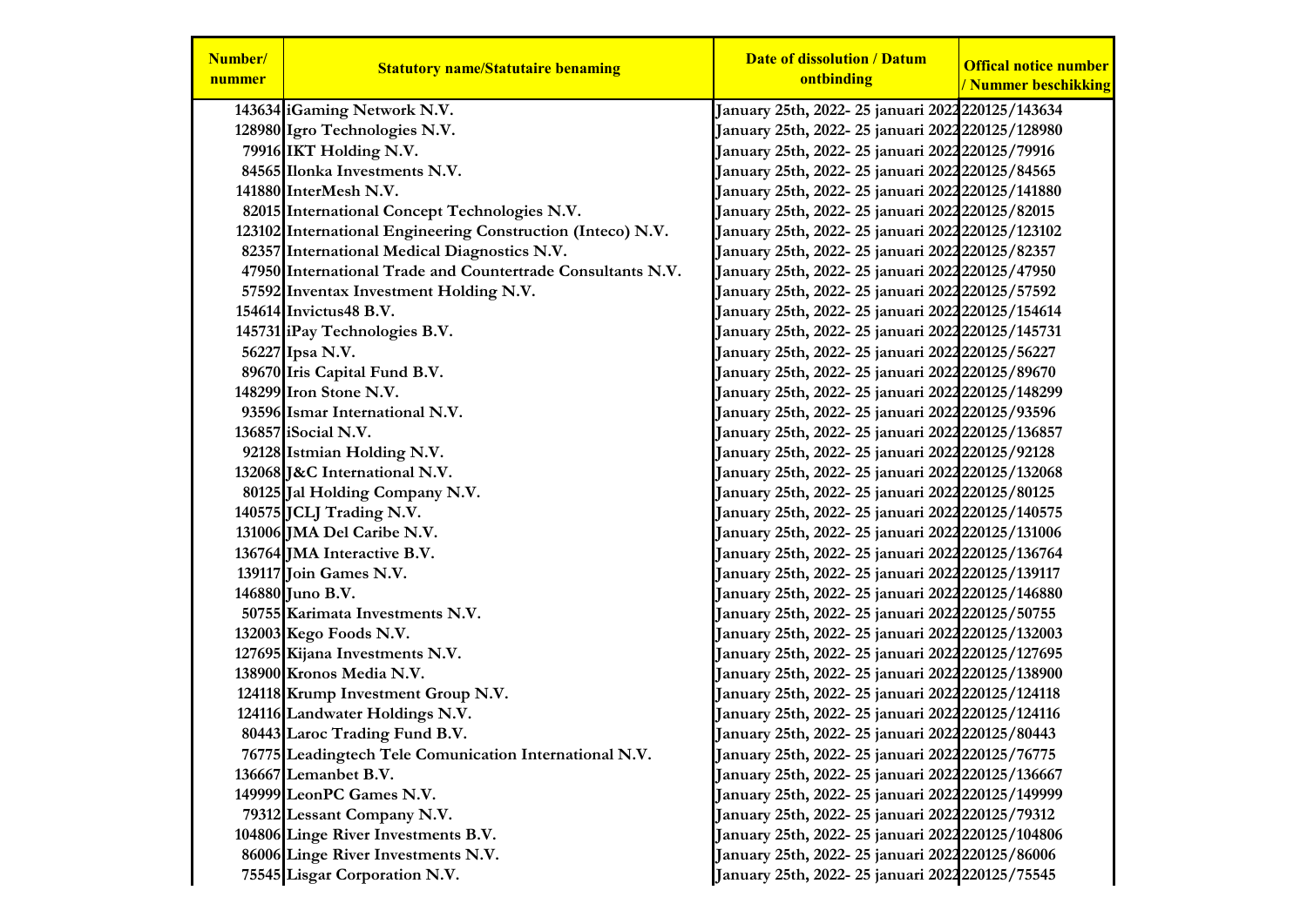| Number/<br>nummer | <b>Statutory name/Statutaire benaming</b>           | <b>Date of dissolution / Datum</b><br>ontbinding         | <b>Offical notice number</b><br>/ Nummer beschikking |
|-------------------|-----------------------------------------------------|----------------------------------------------------------|------------------------------------------------------|
|                   | 142648 Lsmedia Adv N.V.                             | January 25th, 2022- 25 januari 2022 220125/142648        |                                                      |
|                   | 145062 LTR Pay B.V.                                 | January 25th, 2022-25 januari 2022 220125/145062         |                                                      |
|                   | 130177 Lucky Courts B.V.                            | January 25th, 2022-25 januari 2022 220125/130177         |                                                      |
|                   | 122199 Lumea N.V.                                   | January 25th, 2022-25 januari 2022 220125/122199         |                                                      |
|                   | 39465 Lynette Corporation N.V.                      | January 25th, 2022- 25 januari 2022 220125/39465         |                                                      |
|                   | 52579 M.I.I. Marmot International Investments N.V.  | January 25th, 2022- 25 januari 2022 220125/52579         |                                                      |
|                   | 98980 M.K.B. Corporation N.V.                       | January 25th, 2022- 25 januari 2022 220125/98980         |                                                      |
|                   | 39493 Mac Arthur's Park Corporation N.V.            | January 25th, 2022- 25 januari 2022 220125/39493         |                                                      |
|                   | 103857 Magaso Corporation N.V.                      | January 25th, 2022-25 januari 2022 220125/103857         |                                                      |
|                   | 131209 Maiella Trading Corporation B.V.             | January 25th, 2022- 25 januari 2022 220125/131209        |                                                      |
|                   | 143307 MakeMyBet N.V.                               | January 25th, 2022-25 januari 2022 220125/143307         |                                                      |
|                   | 136629 Marine Investment Management & Services B.V. | January 25th, 2022-25 januari 2022 220125/136629         |                                                      |
|                   | 130068 Marshak Co. B.V.                             | January 25th, 2022-25 januari 2022 220125/130068         |                                                      |
|                   | 71684 Martos Corporation N.V.                       | January 25th, 2022- 25 januari 2022 220125/71684         |                                                      |
|                   | 141674 MBDN B.V.                                    | January 25th, 2022-25 januari 2022 220125/141674         |                                                      |
|                   | 150444 Medewi Corporation N.V.                      | January 25th, 2022- 25 januari 2022 220125/150444        |                                                      |
|                   | 132990 Merak Corporation N.V.                       | January 25th, 2022- 25 januari 2022 220125/132990        |                                                      |
|                   | 126135 Meran Capital B.V                            | January 25th, 2022-25 januari 2022 220125/126135         |                                                      |
|                   | 143855 Mercoglobal Co B.V.                          | January 25th, 2022-25 januari 2022 220125/143855         |                                                      |
|                   | 143611 Meridian Private Investments B.V.            | January 25th, 2022-25 januari 2022 220125/143611         |                                                      |
|                   | 105977 Merrilox Investments B.V.                    | January 25th, 2022- 25 januari 2022 220125/105977        |                                                      |
|                   | 86003 Merrilox Investments N.V.                     | January 25th, 2022-25 januari 2022 220125/86003          |                                                      |
|                   | 149997 Micro Global Services Ltd. N.V.              | January 25th, 2022-25 januari 2022 220125/149997         |                                                      |
|                   | 145817 Millennium Entertainment B.V.                | January 25th, 2022-25 januari 2022 220125/145817         |                                                      |
|                   | 141215 Minyas B.V.                                  | January 25th, 2022-25 januari 2022 220125/141215         |                                                      |
|                   | 145627 Mobile Mix Solutions N.V.                    | January 25th, 2022-25 januari 2022 220125/145627         |                                                      |
|                   | 79282 Morgan Clark Consulting N.V.                  | January 25th, 2022- 25 januari 2022 <b>2</b> 20125/79282 |                                                      |
|                   | 86001 Mossbeech Company N.V.                        | January 25th, 2022- 25 januari 2022 220125/86001         |                                                      |
|                   | 105981 Mosslands Corporation B.V.                   | January 25th, 2022-25 januari 2022 220125/105981         |                                                      |
|                   | 147246 Moveit N.V.                                  | January 25th, 2022-25 januari 2022 220125/147246         |                                                      |
|                   | 141319 N.G. BNETO Technologies B.V.                 | January 25th, 2022-25 januari 2022 220125/141319         |                                                      |
|                   | 29621 Natdevco N.V.                                 | January 25th, 2022- 25 januari 2022 220125/29621         |                                                      |
|                   | 138660 Nativo Gaming N.V.                           | January 25th, 2022-25 januari 2022 220125/138660         |                                                      |
|                   | 146641 NBWGS N.V.                                   | January 25th, 2022-25 januari 2022 220125/146641         |                                                      |
|                   | 139782 NCBS N.V.                                    | January 25th, 2022-25 januari 2022 220125/139782         |                                                      |
|                   | 34687 Nedtill Investment Holdings N.V.              | January 25th, 2022-25 januari 2022 220125/34687          |                                                      |
|                   | 20915 Neichen N.V.                                  | January 25th, 2022-25 januari 2022 220125/20915          |                                                      |
|                   | 145732 Neso Group B.V                               | January 25th, 2022- 25 januari 2022 220125/145732        |                                                      |
|                   | 85522 Netherby Investments N.V.                     | January 25th, 2022-25 januari 2022 220125/85522          |                                                      |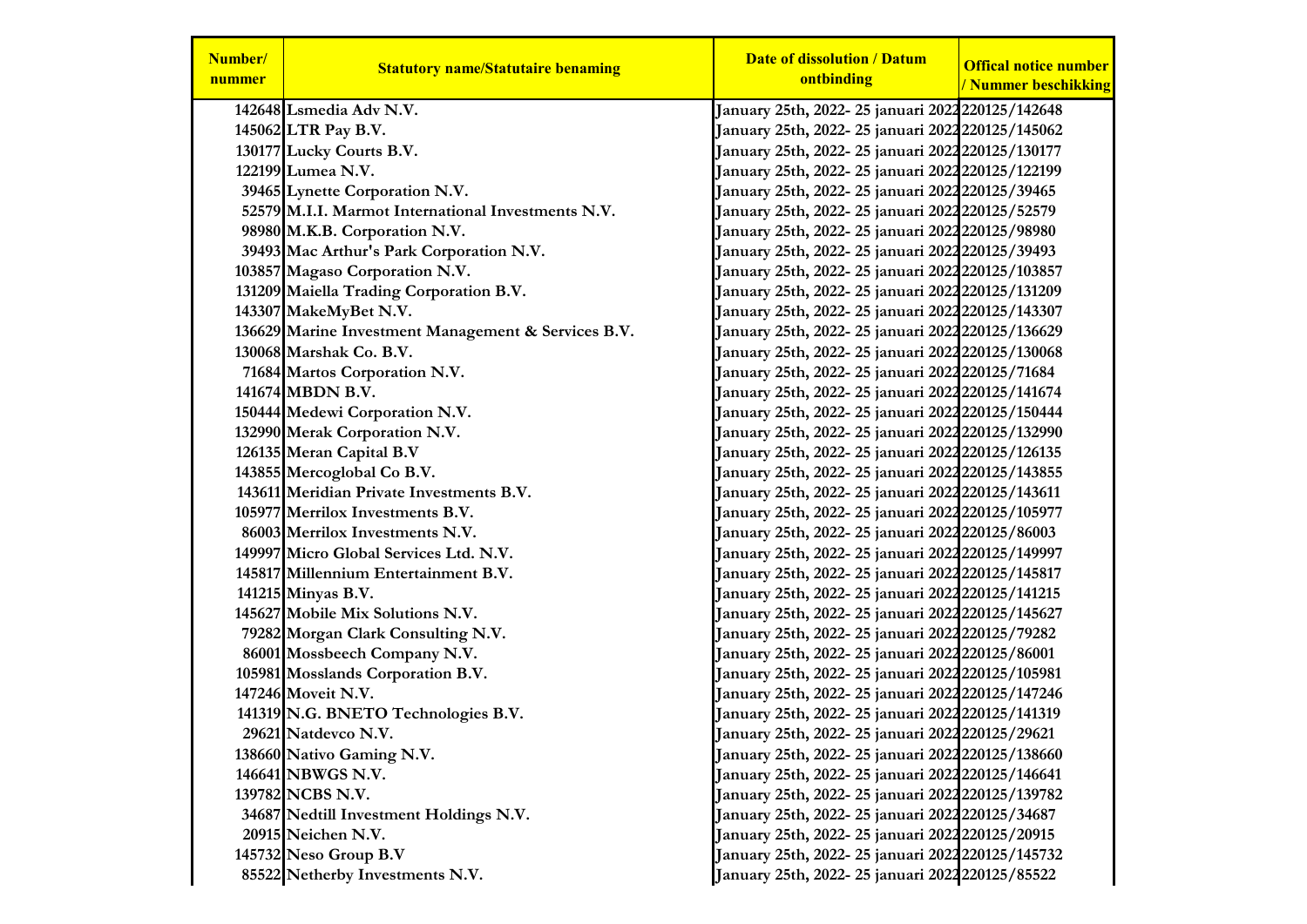| Number/<br>nummer | <b>Statutory name/Statutaire benaming</b>  | <b>Date of dissolution / Datum</b><br>ontbinding               | <b>Offical notice number</b><br>/ Nummer beschikking |
|-------------------|--------------------------------------------|----------------------------------------------------------------|------------------------------------------------------|
|                   | 133342 New Bay B.V.                        | January 25th, 2022- 25 januari 2022 220125/133342              |                                                      |
|                   | 147735 New Tech 6 Corp N.V.                | January 25th, 2022-25 januari 2022 220125/147735               |                                                      |
|                   | 137841 New Vision MNG N.V.                 | January 25th, 2022- 25 januari 2022 220125/137841              |                                                      |
|                   | 38181 Nidiana N.V.                         | January 25th, 2022- 25 januari 2022220125/38181                |                                                      |
|                   | 74574 Nighttown Company N.V.               | January 25th, 2022- 25 januari 2022 <b>2</b> 20125/74574       |                                                      |
|                   | 142516 Nips Entertainment N.V.             | January 25th, 2022-25 januari 2022 220125/142516               |                                                      |
|                   | 145549 NOLZ N.V                            | January 25th, 2022- 25 januari 2022 220125/145549              |                                                      |
|                   | 85978 Northern Fox Shipping N.V.           | January 25th, 2022- 25 januari 2022 220125/85978               |                                                      |
|                   | 148026 NSB B.V.                            | January 25th, 2022- 25 januari 2022 <mark>220125/148026</mark> |                                                      |
|                   | 130700 Nublanc B.V.                        | January 25th, 2022- 25 januari 2022 220125/130700              |                                                      |
|                   | 137059 Odds Betting Curaçao N.V.           | January 25th, 2022- 25 januari 2022 220125/137059              |                                                      |
|                   | 42042 Ofterton N.V.                        | January 25th, 2022- 25 januari 2022 220125/42042               |                                                      |
|                   | 86104 Okehampton N.V.                      | January 25th, 2022-25 januari 2022 220125/86104                |                                                      |
|                   | 139352 Oksy N.V.                           | January 25th, 2022- 25 januari 2022 220125/139352              |                                                      |
|                   | 88291 Olstra N.V.                          | January 25th, 2022- 25 januari 2022 220125/88291               |                                                      |
|                   | 135531 Olympus Digital N.V.                | January 25th, 2022- 25 januari 2022 220125/135531              |                                                      |
|                   | 126134 Omega Medical Solutions N.V.        | January 25th, 2022- 25 januari 2022 220125/126134              |                                                      |
|                   | 131458 OneWorld Operations N.V.            | January 25th, 2022- 25 januari 2022 220125/131458              |                                                      |
|                   | 119499 Online Auctions International N.V.  | January 25th, 2022- 25 januari 2022 220125/119499              |                                                      |
|                   | 119500 Oozer International N.V.            | January 25th, 2022- 25 januari 2022 220125/119500              |                                                      |
|                   | 123506 Optimal Solutions N.V.              | January 25th, 2022- 25 januari 2022 220125/123506              |                                                      |
|                   | 90734 Orey Investments N.V.                | January 25th, 2022- 25 januari 2022 220125/90734               |                                                      |
|                   | 59985 Ossika Corporation N.V.              | January 25th, 2022- 25 januari 2022 220125/59985               |                                                      |
|                   | 143136 Ottosoft N.V.                       | January 25th, 2022- 25 januari 2022 220125/143136              |                                                      |
|                   | 132989 Pacem Holding N.V.                  | January 25th, 2022- 25 januari 2022 220125/132989              |                                                      |
|                   | 78108 Padgate Investments N.V.             | January 25th, 2022- 25 januari 2022 <b>2</b> 20125/78108       |                                                      |
|                   | 126164 Pake N.V.                           | January 25th, 2022- 25 januari 2022 220125/126164              |                                                      |
|                   | 107371 Paleiaden Ventures B.V.             | January 25th, 2022- 25 januari 2022 220125/107371              |                                                      |
|                   | 83675 Parkfield Corporation N.V.           | January 25th, 2022- 25 januari 2022 <mark>220125/83675</mark>  |                                                      |
|                   | 65393 Peer Gynt Corporation N.V.           | January 25th, 2022- 25 januari 2022 220125/65393               |                                                      |
|                   | 93877 Penkford Corporation B.V.            | January 25th, 2022- 25 januari 2022 220125/93877               |                                                      |
|                   | 80273 Petermen & van Rosy Corporation N.V. | January 25th, 2022-25 januari 2022 220125/80273                |                                                      |
|                   | 133422 Petro Comp B.V.                     | January 25th, 2022-25 januari 2022 220125/133422               |                                                      |
|                   | 86019 Petworth Holdings N.V.               | January 25th, 2022- 25 januari 2022 220125/86019               |                                                      |
|                   | 97918 Phyralis Investments N.V.            | January 25th, 2022- 25 januari 2022 220125/97918               |                                                      |
|                   | 86129 Pinfold Company N.V.                 | January 25th, 2022- 25 januari 2022 220125/86129               |                                                      |
|                   | 54440 Pinguin Corporation N.V.             | January 25th, 2022- 25 januari 2022 220125/54440               |                                                      |
|                   | 85524 Pitville Corporation N.V.            | January 25th, 2022- 25 januari 2022 220125/85524               |                                                      |
|                   | 142007 PlayBay Ltd B.V.                    | January 25th, 2022-25 januari 2022 220125/142007               |                                                      |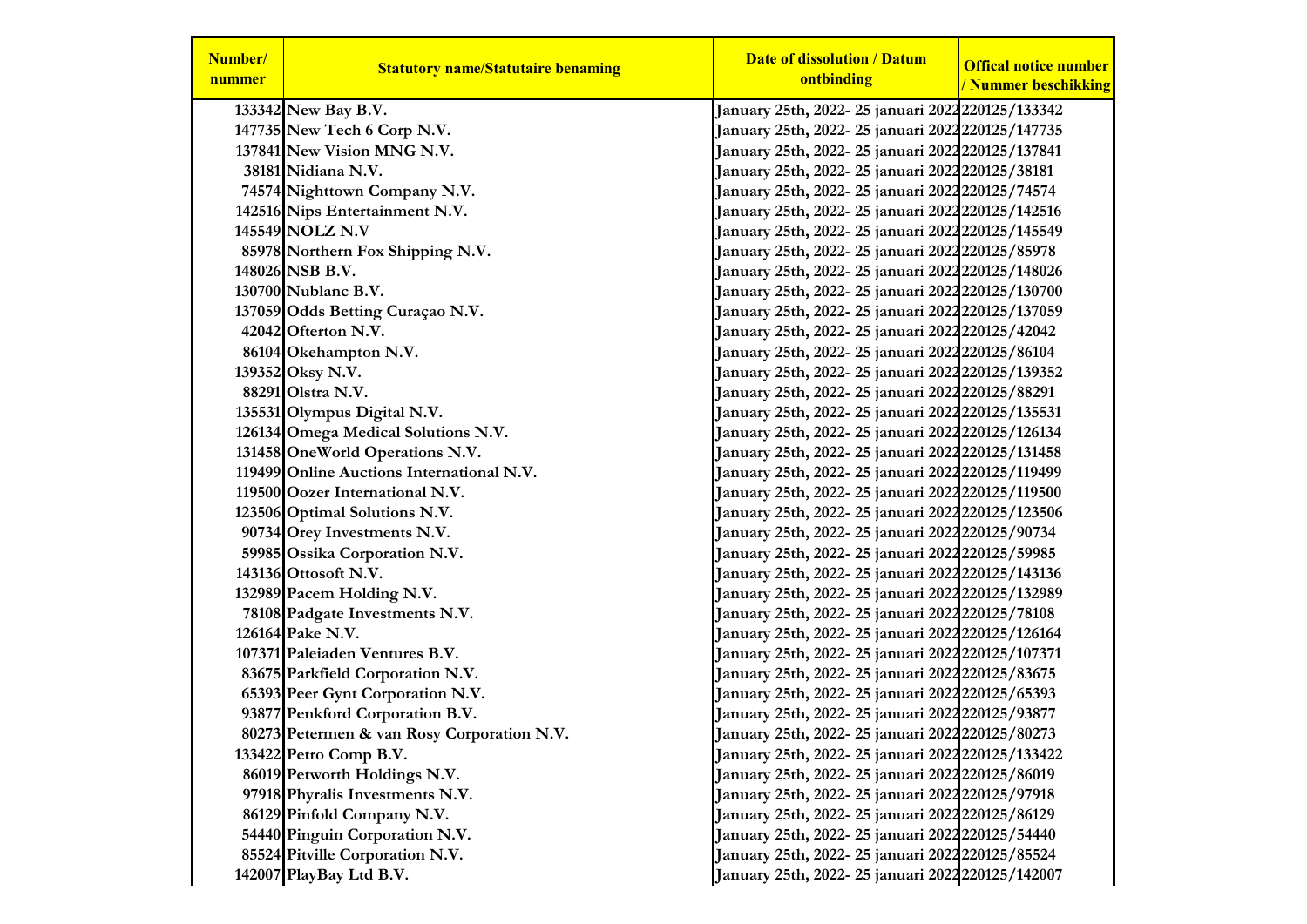| Number/<br>nummer | <b>Statutory name/Statutaire benaming</b> | <b>Date of dissolution / Datum</b><br>ontbinding               | <b>Offical notice number</b><br>/ Nummer beschikking |
|-------------------|-------------------------------------------|----------------------------------------------------------------|------------------------------------------------------|
|                   | 144767 Playersolymp B.V.                  | January 25th, 2022- 25 januari 2022 220125/144767              |                                                      |
|                   | 93049 Polbeer Holding B.V.                | January 25th, 2022- 25 januari 2022 <mark>220125/93049</mark>  |                                                      |
|                   | 84604 Portcliff N.V.                      | January 25th, 2022- 25 januari 2022220125/84604                |                                                      |
|                   | 104807 Poulton Corporation B.V.           | January 25th, 2022- 25 januari 2022 220125/104807              |                                                      |
|                   | 140132 PowerBillion N.V.                  | January 25th, 2022- 25 januari 2022 220125/140132              |                                                      |
|                   | 141502 PPB International N.V.             | January 25th, 2022- 25 januari 2022 220125/141502              |                                                      |
|                   | 126937 President Trading Company N.V.     | January 25th, 2022- 25 januari 2022 220125/126937              |                                                      |
|                   | 86105 Pretoria Holdings N.V.              | January 25th, 2022- 25 januari 2022 220125/86105               |                                                      |
|                   | 73726 Prila Corporation N.V.              | January 25th, 2022- 25 januari 2022 220125/73726               |                                                      |
|                   | 149602 Pro Log Solutions N.V.             | January 25th, 2022- 25 januari 2022 220125/149602              |                                                      |
|                   | 143189 Prof Tech Co N.V.                  | January 25th, 2022- 25 januari 2022 220125/143189              |                                                      |
|                   | 103162 Puurl N.V.                         | January 25th, 2022- 25 januari 2022 220125/103162              |                                                      |
|                   | 106179 QED Network N.V.                   | January 25th, 2022- 25 januari 2022 220125/106179              |                                                      |
|                   | 143156 Quayland Overseas N.V.             | January 25th, 2022- 25 januari 2022 220125/143156              |                                                      |
|                   | 139755 QuotaPartners N.V.                 | January 25th, 2022- 25 januari 2022 220125/139755              |                                                      |
|                   | 85525 Raeburn Investments N.V.            | January 25th, 2022- 25 januari 2022 220125/85525               |                                                      |
|                   | 146089 Raion Ra Incorporation Online N.V. | January 25th, 2022- 25 januari 2022 220125/146089              |                                                      |
|                   | 45981 Rato N.V.                           | January 25th, 2022- 25 januari 2022220125/45981                |                                                      |
|                   | 138408 Real Vision N.V.                   | January 25th, 2022- 25 januari 2022 220125/138408              |                                                      |
|                   | 65391 Red Gold Corporation N.V.           | January 25th, 2022- 25 januari 2022 220125/65391               |                                                      |
|                   | 131608 Redsoft N.V.                       | January 25th, 2022- 25 januari 2022 <mark>220125/131608</mark> |                                                      |
|                   | 69061 Reginalda Investments N.V.          | January 25th, 2022- 25 januari 2022220125/69061                |                                                      |
|                   | 147666 RGT N.V.                           | January 25th, 2022- 25 januari 2022220125/147666               |                                                      |
|                   | 106573 Riana N.V.                         | January 25th, 2022- 25 januari 2022 220125/106573              |                                                      |
|                   | 86008 Ribchester Corporation N.V.         | January 25th, 2022- 25 januari 2022 <mark>220125/86008</mark>  |                                                      |
|                   | 143536 Richine B.V.                       | January 25th, 2022- 25 januari 2022 220125/143536              |                                                      |
|                   | 130946 Riego Holdings N.V.                | January 25th, 2022- 25 januari 2022 220125/130946              |                                                      |
|                   | 149365 Rino Media N.V.                    | January 25th, 2022- 25 januari 2022 220125/149365              |                                                      |
|                   | 95915 Rochan International N.V.           | January 25th, 2022- 25 januari 2022 220125/95915               |                                                      |
|                   | 130953 Rogue Holdings N.V.                | January 25th, 2022- 25 januari 2022 220125/130953              |                                                      |
|                   | 47965 Rojtom N.V.                         | January 25th, 2022- 25 januari 2022220125/47965                |                                                      |
|                   | 96582 Roseberry Trading N.V.              | January 25th, 2022-25 januari 2022220125/96582                 |                                                      |
|                   | 85999 Rundle Holdings N.V.                | January 25th, 2022- 25 januari 2022 <mark>220125/85999</mark>  |                                                      |
|                   | 106951 Saffron Investment N.V.            | January 25th, 2022- 25 januari 2022 220125/106951              |                                                      |
|                   | 87430 Salocraft N.V.                      | January 25th, 2022- 25 januari 2022 220125/87430               |                                                      |
|                   | 91123 Salt Lake Corporation N.V.          | January 25th, 2022- 25 januari 2022 220125/91123               |                                                      |
|                   | 94649 Sarwin Corporation B.V.             | January 25th, 2022- 25 januari 2022 220125/94649               |                                                      |
|                   | 94529 Satraco B.V.                        | January 25th, 2022- 25 januari 2022 220125/94529               |                                                      |
|                   | 121814 Saugatek Fund B.V.                 | January 25th, 2022-25 januari 2022 220125/121814               |                                                      |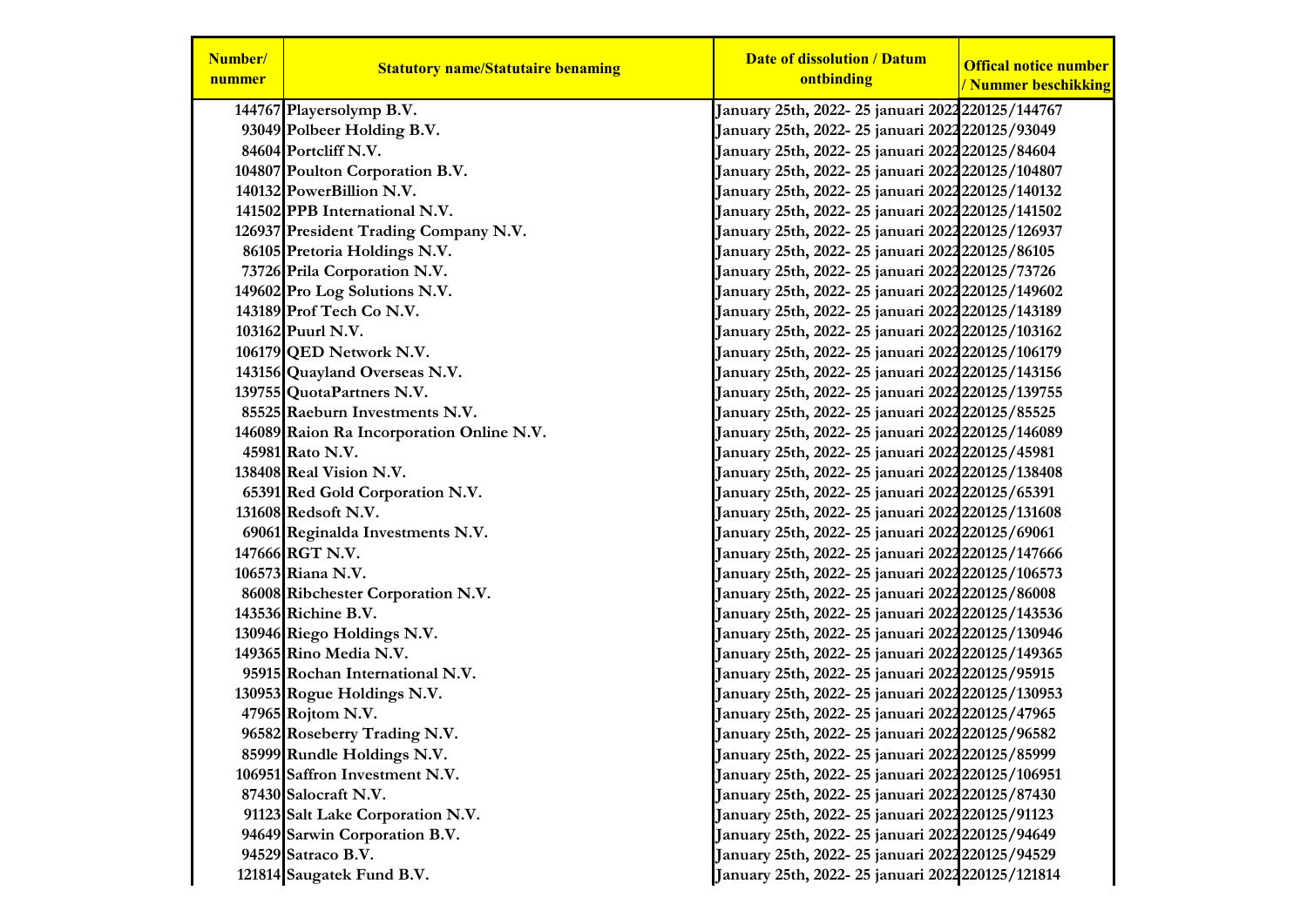| Number/<br>nummer | <b>Statutory name/Statutaire benaming</b>      | <b>Date of dissolution / Datum</b><br>ontbinding              | <b>Offical notice number</b><br>/ Nummer beschikking |
|-------------------|------------------------------------------------|---------------------------------------------------------------|------------------------------------------------------|
|                   | 72852 Schildershoven Capital Management N.V.   | January 25th, 2022- 25 januari 2022 220125/72852              |                                                      |
|                   | 68196 Schildershoven Finance N.V.              | January 25th, 2022- 25 januari 2022220125/68196               |                                                      |
|                   | 134323 Sea Salt B.V.                           | January 25th, 2022- 25 januari 2022 220125/134323             |                                                      |
|                   | 125484 Seawave Curaçao N.V.                    | January 25th, 2022- 25 januari 2022 220125/125484             |                                                      |
|                   | 150445 Seminyak Finance Services N.V.          | January 25th, 2022- 25 januari 2022 220125/150445             |                                                      |
|                   | 105057 Sercon J Services & Construction N.V.   | January 25th, 2022- 25 januari 2022 220125/105057             |                                                      |
|                   | 132900 SGK Netvision N.V.                      | January 25th, 2022-25 januari 2022 220125/132900              |                                                      |
|                   | 99412 Sherwood Holding N.V.                    | January 25th, 2022- 25 januari 2022 220125/99412              |                                                      |
|                   | 88244 Shoshana Corporation N.V.                | January 25th, 2022- 25 januari 2022220125/88244               |                                                      |
|                   | 138125 Sigtuna Gold Traders N.V.               | January 25th, 2022- 25 januari 2022 220125/138125             |                                                      |
|                   | 4010 Sils Maria N.V.                           | January 25th, 2022- 25 januari 2022 220125/4010               |                                                      |
|                   | 37559 Silvaplana N.V.                          | January 25th, 2022- 25 januari 2022 220125/37559              |                                                      |
|                   | 86054 Simmonswood N.V.                         | January 25th, 2022- 25 januari 2022 <b>2</b> 20125/86054      |                                                      |
|                   | 139485 Size Zero World Wide Products B.V.      | January 25th, 2022-25 januari 2022 220125/139485              |                                                      |
|                   | 144358 Skyline Media N.V.                      | January 25th, 2022- 25 januari 2022 220125/144358             |                                                      |
|                   | 145280 Skyrock B.V.                            | January 25th, 2022- 25 januari 2022 220125/145280             |                                                      |
|                   | 85824 Skystyle Corporation N.V.                | January 25th, 2022- 25 januari 2022 <mark>220125/85824</mark> |                                                      |
|                   | 141382 Soft Sport Solution N.V.                | January 25th, 2022- 25 januari 2022 220125/141382             |                                                      |
|                   | 140649 Soles Vitam B.V.                        | January 25th, 2022- 25 januari 2022 220125/140649             |                                                      |
|                   | 147788 Sprout Trust B.V.                       | January 25th, 2022- 25 januari 2022 220125/147788             |                                                      |
|                   | 129756 Sta. Rosa Repair & Parts N.V.           | January 25th, 2022- 25 januari 2022 220125/129756             |                                                      |
|                   | 147318 Stage5 N.V.                             | January 25th, 2022- 25 januari 2022 220125/147318             |                                                      |
|                   | 151055 Star Coral B.V.                         | January 25th, 2022- 25 januari 2022 220125/151055             |                                                      |
|                   | 19018 Stimulus N.V.                            | January 25th, 2022- 25 januari 2022220125/19018               |                                                      |
|                   | 94650 Stonedale Company B.V.                   | January 25th, 2022- 25 januari 2022 <b>2</b> 20125/94650      |                                                      |
|                   | 73665 Strategic Metals Holdings N.V.           | January 25th, 2022- 25 januari 2022 <mark>220125/73665</mark> |                                                      |
|                   | 139134 Studio Acht Project Development B.V.    | January 25th, 2022- 25 januari 2022 220125/139134             |                                                      |
|                   | 146559 Suhi Technologies N.V.                  | January 25th, 2022- 25 januari 2022 220125/146559             |                                                      |
|                   | 83701 Sun Set Heights N.V.                     | January 25th, 2022- 25 januari 2022220125/83701               |                                                      |
|                   | 89939 Superior Electric N.V.                   | January 25th, 2022- 25 januari 2022220125/89939               |                                                      |
|                   | 57230 Supportive Educational Technologies N.V. | January 25th, 2022- 25 januari 2022 220125/57230              |                                                      |
|                   | 100559 Surok Corporation N.V.                  | January 25th, 2022- 25 januari 2022 220125/100559             |                                                      |
|                   | 142586 SW Group B.V.                           | January 25th, 2022- 25 januari 2022 220125/142586             |                                                      |
|                   | 145408 Synergy Entertainment N.V.              | January 25th, 2022-25 januari 2022 220125/145408              |                                                      |
|                   | 83282 Tamines Corporation N.V.                 | January 25th, 2022- 25 januari 2022 220125/83282              |                                                      |
|                   | 47570 Tareen N.V.                              | January 25th, 2022- 25 januari 2022 <mark>220125/47570</mark> |                                                      |
|                   | 83323 Tarik Investments N.V.                   | January 25th, 2022- 25 januari 2022 220125/83323              |                                                      |
|                   | 89407 Tarim International N.V.                 | January 25th, 2022-25 januari 2022220125/89407                |                                                      |
|                   | 80010 Technology Transfer Partnership N.V.     | January 25th, 2022-25 januari 2022 220125/80010               |                                                      |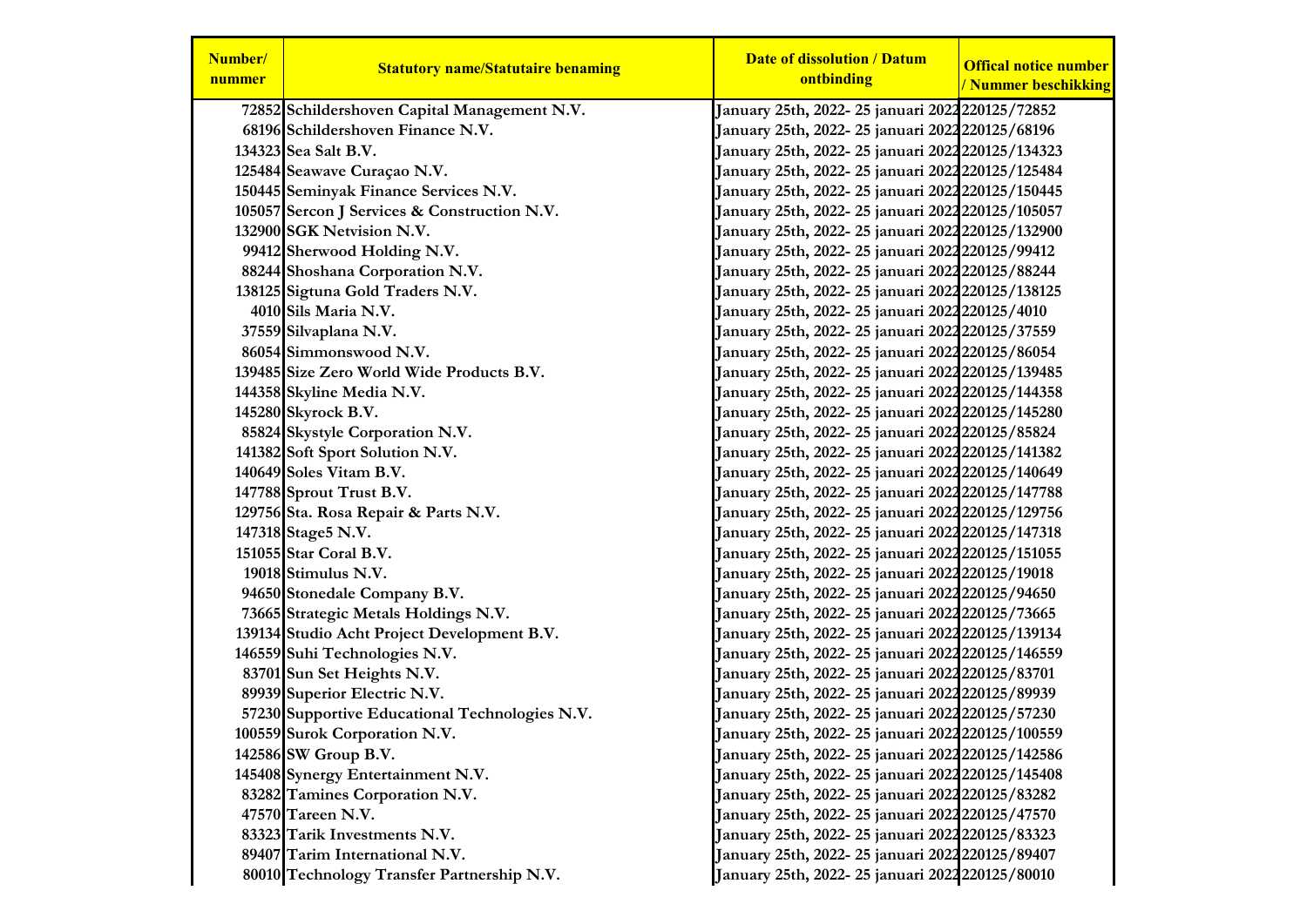| Number/<br>nummer | <b>Statutory name/Statutaire benaming</b>   | <b>Date of dissolution / Datum</b><br>ontbinding         | <b>Offical notice number</b><br>/ Nummer beschikking |
|-------------------|---------------------------------------------|----------------------------------------------------------|------------------------------------------------------|
|                   | 130884 Temora Corporation N.V.              | January 25th, 2022-25 januari 2022 220125/130884         |                                                      |
|                   | 148525 The American Eco Energy Curaçao B.V. | January 25th, 2022-25 januari 2022 220125/148525         |                                                      |
|                   | 145820 The Coconut Capital Holdings N.V.    | January 25th, 2022- 25 januari 2022 220125/145820        |                                                      |
|                   | 145818 The Komodo Capital Holdings N.V.     | January 25th, 2022-25 januari 2022 220125/145818         |                                                      |
|                   | 77692 Threewood N.V.                        | January 25th, 2022- 25 januari 2022 <b>2</b> 20125/77692 |                                                      |
|                   | 135898 Tipiwin (Curaçao) N.V.               | January 25th, 2022-25 januari 2022 220125/135898         |                                                      |
|                   | 127535 Tiwa Holding N.V.                    | January 25th, 2022- 25 januari 2022 220125/127535        |                                                      |
|                   | 134899 TK Media N.V.                        | January 25th, 2022-25 januari 2022 220125/134899         |                                                      |
|                   | 76048 Tomica Corporation N.V.               | January 25th, 2022-25 januari 2022 220125/76048          |                                                      |
|                   | 86107 Tongbarn Investments N.V.             | January 25th, 2022- 25 januari 2022 220125/86107         |                                                      |
|                   | 86423 Tonson International N.V.             | January 25th, 2022- 25 januari 2022 220125/86423         |                                                      |
|                   | 125364 Totalmar Corporation Curaçao N.V.    | January 25th, 2022- 25 januari 2022 220125/125364        |                                                      |
|                   | 144596 Trafikbet B.V.                       | January 25th, 2022-25 januari 2022 220125/144596         |                                                      |
|                   | 10341 Transalexandria Holdings N.V.         | January 25th, 2022- 25 januari 2022 220125/10341         |                                                      |
|                   | 102623 Transalliance Group N.V.             | January 25th, 2022- 25 januari 2022 220125/102623        |                                                      |
|                   | 69567 Trier Corporation N.V.                | January 25th, 2022- 25 januari 2022 220125/69567         |                                                      |
|                   | 17688 Troiles Investments N.V.              | January 25th, 2022- 25 januari 2022 220125/17688         |                                                      |
|                   | 79958 Tulsi N.V.                            | January 25th, 2022-25 januari 2022 220125/79958          |                                                      |
|                   | 79473 Tyrer Company N.V.                    | January 25th, 2022- 25 januari 2022 220125/79473         |                                                      |
|                   | 40608 Valind Corporation N.V.               | January 25th, 2022-25 januari 2022220125/40608           |                                                      |
|                   | 48914 Venturehill Corporation N.V.          | January 25th, 2022- 25 januari 2022 220125/48914         |                                                      |
|                   | 104129 Verdona Corporation N.V.             | January 25th, 2022-25 januari 2022 220125/104129         |                                                      |
|                   | 104492 Vini Holding N.V.                    | January 25th, 2022- 25 januari 2022 220125/104492        |                                                      |
|                   | 104965 Vini Shop B.V.                       | January 25th, 2022-25 januari 2022 220125/104965         |                                                      |
|                   | 143856 Virtual Coin Gaming N.V.             | January 25th, 2022-25 januari 2022 220125/143856         |                                                      |
|                   | 102849 Vitalair Investments B.V.            | January 25th, 2022-25 januari 2022 220125/102849         |                                                      |
|                   | 131933 VLD Entertainment N.V.               | January 25th, 2022-25 januari 2022 220125/131933         |                                                      |
|                   | 119280 Vnubi B.V.                           | January 25th, 2022- 25 januari 2022 220125/119280        |                                                      |
|                   | 75979 Volendam Holdings N.V.                | January 25th, 2022- 25 januari 2022 220125/75979         |                                                      |
|                   | 86021 Wallasey Company N.V.                 | January 25th, 2022- 25 januari 2022 220125/86021         |                                                      |
|                   | 79633 WELLDONE WearTec N.V.                 | January 25th, 2022-25 januari 2022 220125/79633          |                                                      |
|                   | 73398 Westdene Holding N.V.                 | January 25th, 2022-25 januari 2022220125/73398           |                                                      |
|                   | 72958 Westpointer Holdings N.V.             | January 25th, 2022- 25 januari 2022 220125/72958         |                                                      |
|                   | 105978 Whiston Corporation B.V.             | January 25th, 2022-25 januari 2022 220125/105978         |                                                      |
|                   | 86108 Whiston Corporation N.V.              | January 25th, 2022-25 januari 2022 220125/86108          |                                                      |
|                   | 130269 White Air Trading N.V.               | January 25th, 2022-25 januari 2022 220125/130269         |                                                      |
|                   | 96930 Wicks Green B.V.                      | January 25th, 2022-25 januari 2022 220125/96930          |                                                      |
|                   | 86058 Wicks Green N.V.                      | January 25th, 2022-25 januari 2022 220125/86058          |                                                      |
|                   | 85922 Widmore Investments N.V.              | January 25th, 2022-25 januari 2022 220125/85922          |                                                      |